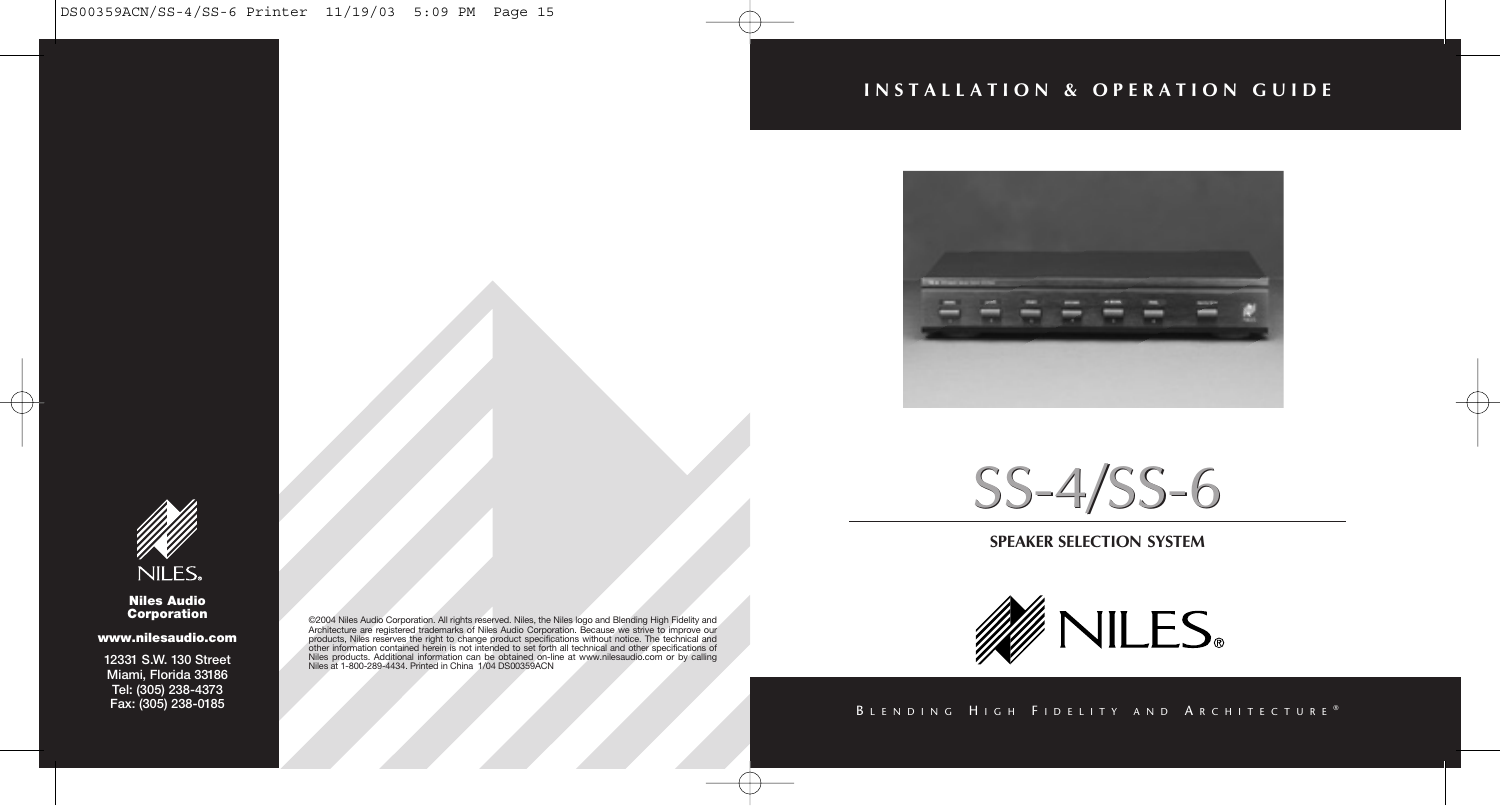#### SPFAKER SELECTION SYSTEM

#### S PEAKER S ELECTION S YSTEM

# SS-4/SS-6

Speaker Selection System

## TABLE OF CONTENTS **Introduction Features and Benefits** 2 **Installation Considerations** 3 **Installation** 6 **Operation** 9 **Specifications** 14

#### **Introduction**

The SS-4/SS-6 allows you to connect multiple pairs of speakers to your stereo receiver or amplifier and play any pair, any combination of pairs, or all pairs simultaneously. You don't have to worry about overloading your amplifier. The SS-4/SS-6 has a protection circuit that keeps your amplifier running safely, even if you have all pairs of speakers playing at the same time.

#### **Balancing Speaker Volume**

The volume control on your receiver or amplifier serves as the "master" volume for all speaker pairs connected.

The volume level of the speakers may vary from room to room. This is caused by several factors. Two lesser factors are the size of the speaker and its efficiency. The largest factor is the physical size of the room.

The best way to balance speaker volume is to equip each of the speaker pairs in your system with a Niles volume control. The controls allow you to adjust the volume of each speaker pair individually. If all the speaker pairs in your system are equipped with Niles volume controls, you can leave the amplifier or receiver volume set at one position and use the Niles controls exclusively.

#### **SPECIFICATIONS**

Audio Power Handling 100 Watts/channel continuous music power

Frequency Response +0 dB, -0 dB (flat) from 20 Hz to 20 kHz

Mounting Table-top component

Wiring Requirements Individual runs of 2-conductor speaker wire. Removable connectors accommodate wire sizes 14-22 gauge (16 gauge recommended)

Overall Dimensions

8-1/2" wide x 2" high x 6-3/4" deep (SS-4); or 11-1/2" wide x 2" high x 6-3/4" deep (SS-6)

#### Weight

1-3/4 lbs (SS-4); 2-1/4 lbs (SS-6)

# **NILES**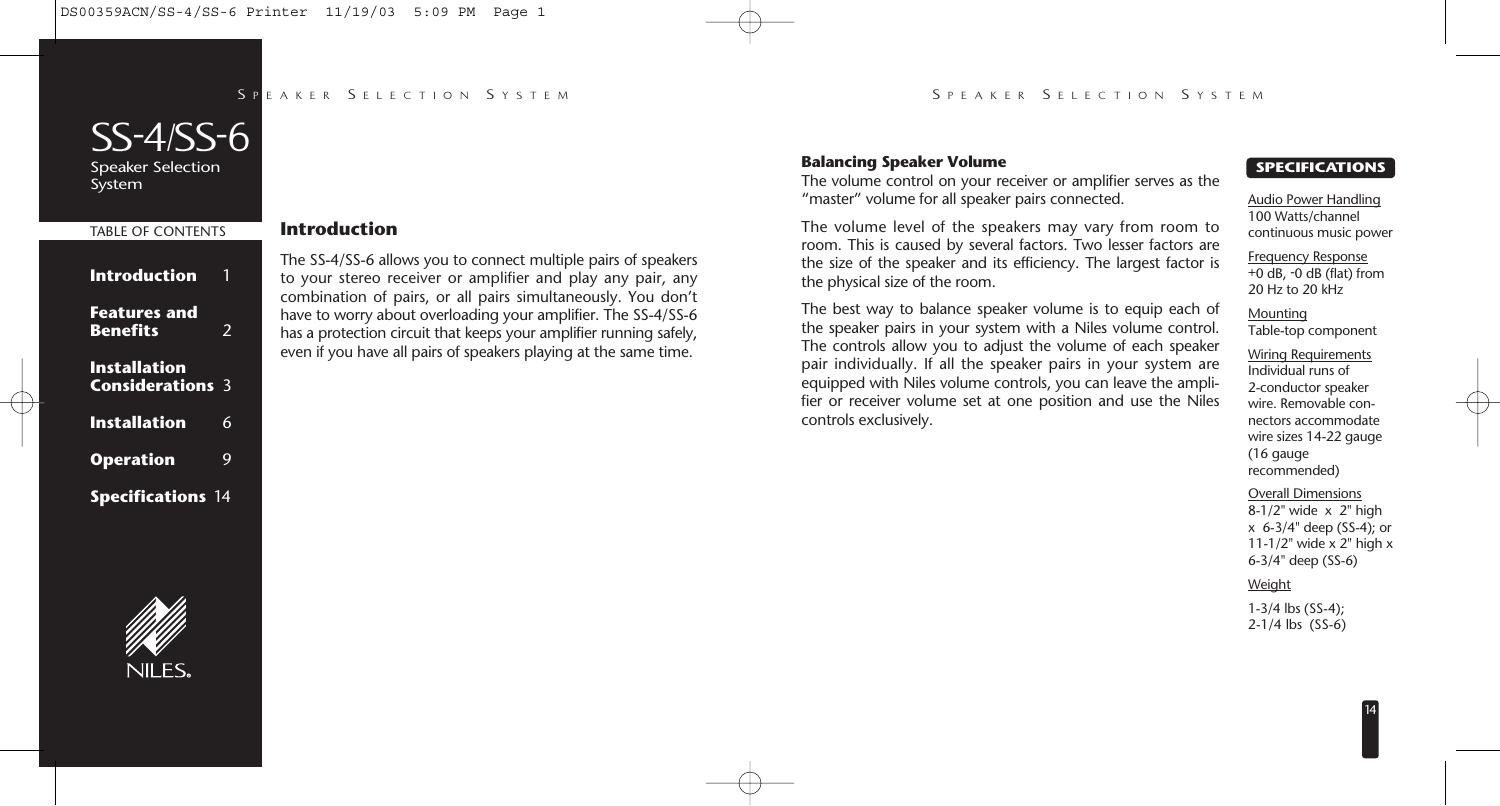#### **Installation Considerations**

#### **SS-4/SS-6 Power Handling**

The SS-4/SS-6 is designed for use with a receiver or amplifier having a maximum power output of 100 watts per channel at 8 ohms. Damage caused by the use of a higher-power receiver or amplifier will void the warranty. Niles speaker selectors with higher power handling capabilities are available. Consult your Niles dealer, or receiver/amplifier manufacturer, if you are uncertain about the power rating of your receiver or amplifier.

#### **Amplifier Impedance Load**

As more pairs of speakers are parallel connected to a receiver or amplifier, the overall system impedance becomes lower. For example, if two pairs of 8-ohm speakers are connected in parallel, the impedance will be 4 ohms; two pairs of 4-ohm speakers in parallel become 2 ohms, and so on.

Most receivers or amplifiers are not rated for use below a 4 ohm load. Most manufacturers do not recommend connecting more than two pairs of speakers without using some form of impedance correction.

The SS-4/SS-6 includes impedance correction circuitry which protects your receiver or amplifier from low impedance loads. The circuitry assures that your receiver or amplifier will see a safe operating load, even when all speaker pairs are playing at the same time.

#### **Playing Two or More Speaker Pairs Simultaneously**

1. Make sure the amplifier or receiver power is OFF and set the volume to minimum.

2. On the right side of the SS-4/SS-6's front panel is a button labeled PROTECTION. This button activates the SS-4/SS-6's impedance correction circuitry. The circuitry assures that your receiver or amplifier will see a safe operating load when playing multiple speaker pairs simultaneously. Since most receivers and amplifiers are not rated for use below a 4 ohm load, you will need to activate the Protection button whenever the overall system impedance might fall below 4 ohms. Use the following chart as a guide for setting the Protection button.

#### **"TECH TIP"**

**You will need to activate the SS-4/SS-6's PROTECTION button whenever the overall system impedance might fall below 4 ohms.**

12

| When playing the following speakers:    | The Protection button should be: |
|-----------------------------------------|----------------------------------|
| 1 or 2 pair of 8-ohm speakers           | OFF                              |
| 3 or more pairs of 8-ohm speakers       | ΩN                               |
| 1 pair of 4-ohm speakers                | OFF                              |
| 2 or more pairs of 4-ohm speakers       | ΩN                               |
| Any combination of 4 and 8 ohm speakers | 'N                               |

Set the Protection button to the correct position using the chart shown above.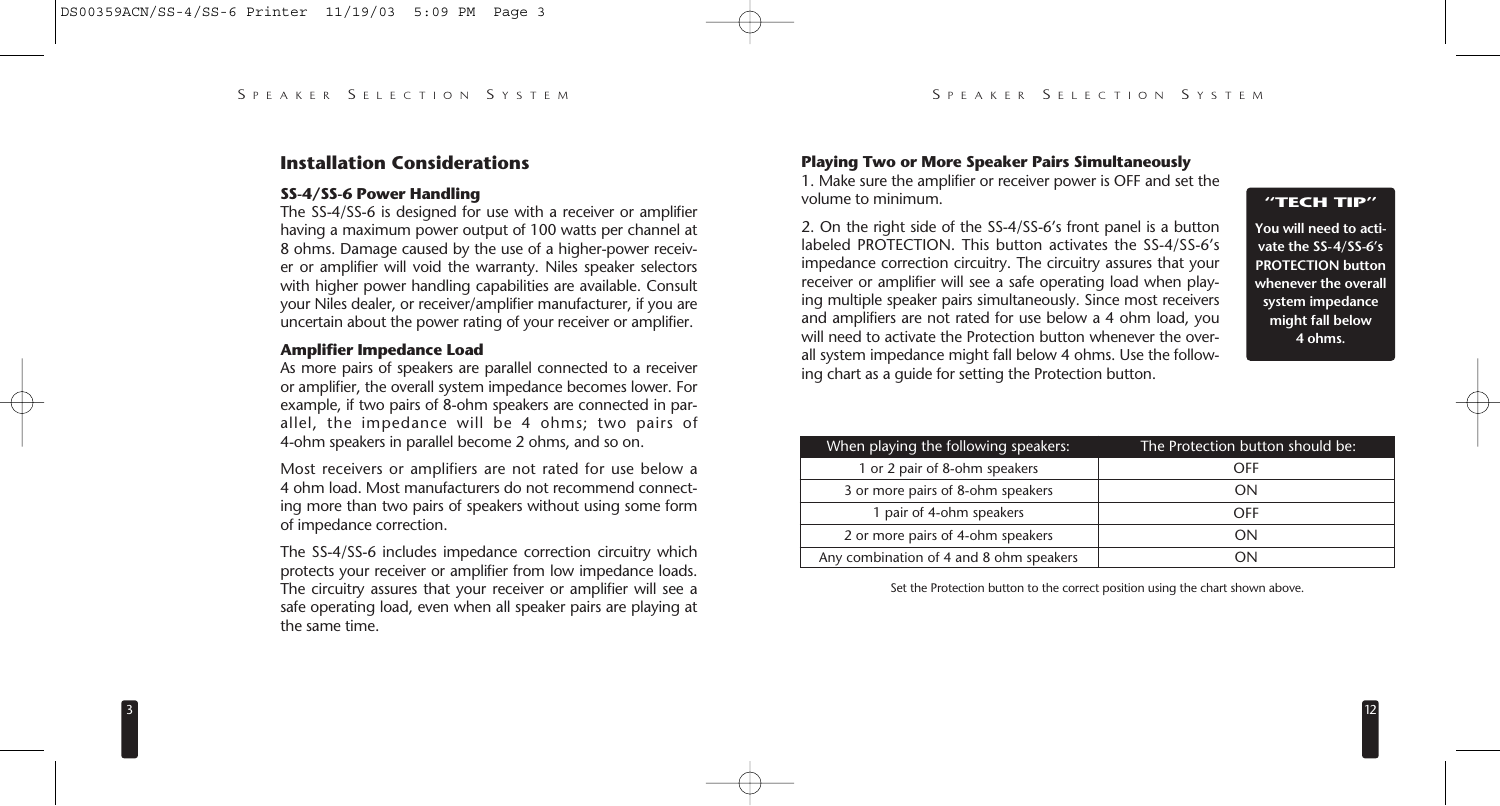#### **Avoiding Interference**

Speaker wires can act as an "antenna" for electrical noise. Locating speaker wires too close to a light dimmer or switch may cause a "buzzing" or "popping" sound to be heard through the speakers. If you must locate the SS-4/SS-6 wiring near electrical devices, route the speaker wires several feet away from the electrical wiring.

#### **"TECH TIP"**



**Wire size is expressed by it's AWG (American Wire Gauge) number. The lower the AWG number, the larger the wire, i.e., 12 AWG wire is physically larger than 14 AWG.**

#### **Using the SS-4 with Tube-Type Amplifiers**

Virtually all tube amplifiers must have a load connected at all times. If the amplifier to be connected to the SS-4/SS-6 is a tube amplifier, be sure to always have at least one pair of speakers switched on at all times. An alternative is to permanently connect a 150 ohm, 5 watt resistor across the tube amplifier's output in parallel with the SS-4/SS-6. See (Figure 1) on next page for hookup diagram.

#### **Playing One Pair of Speakers At a Time**

- 1. Make sure the amplifier or receiver power is OFF and set the volume to minimum.
- 2. Locate the on/off button on the unit's front panel which corresponds to the speaker pair you wish to play. Set it to the ON position by engaging the button.
- 3. Turn on the amplifier or receiver and select a source, such as the tuner or CD player.



**Figure 3** Connecting the **Wires**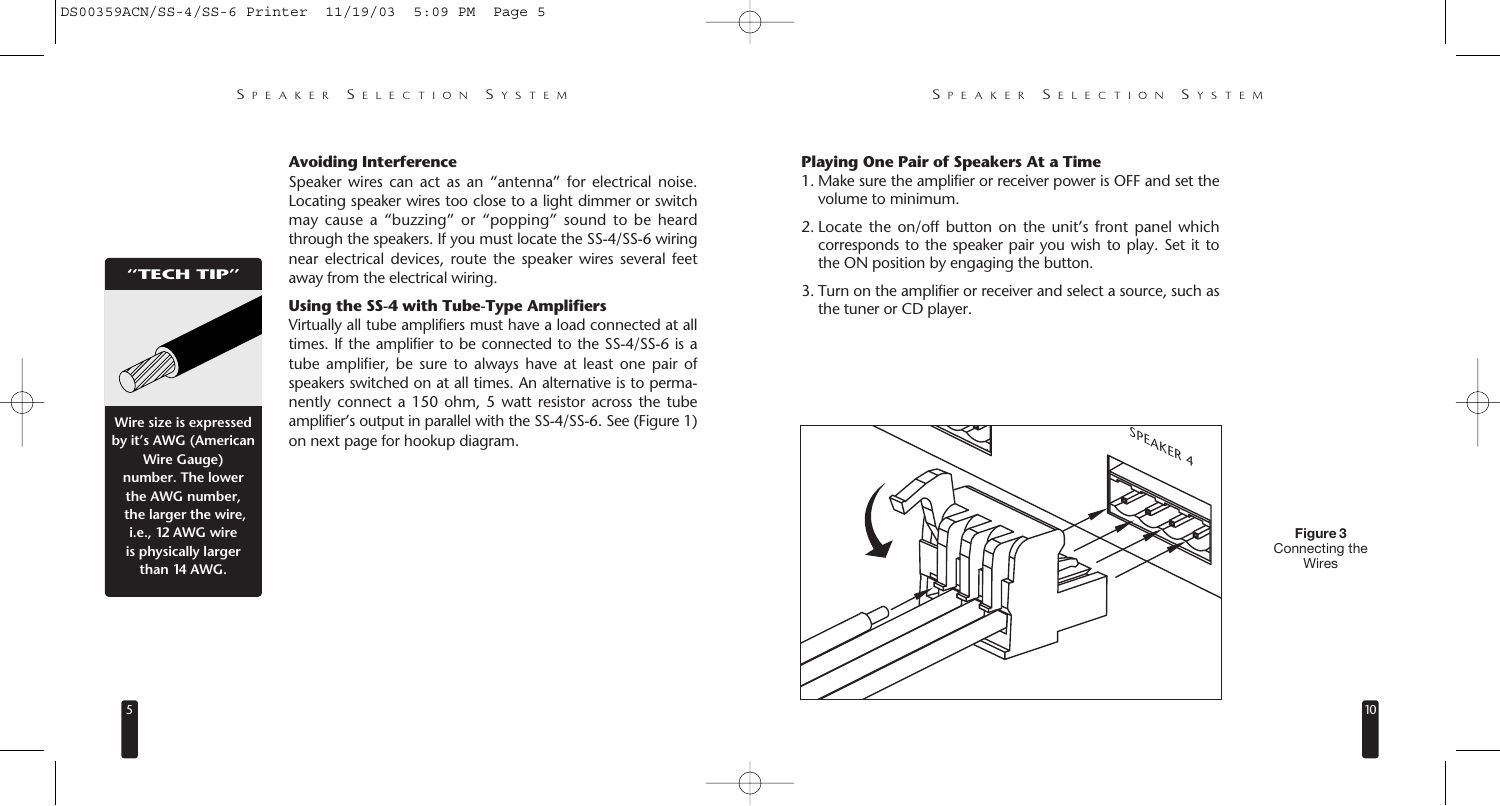

7

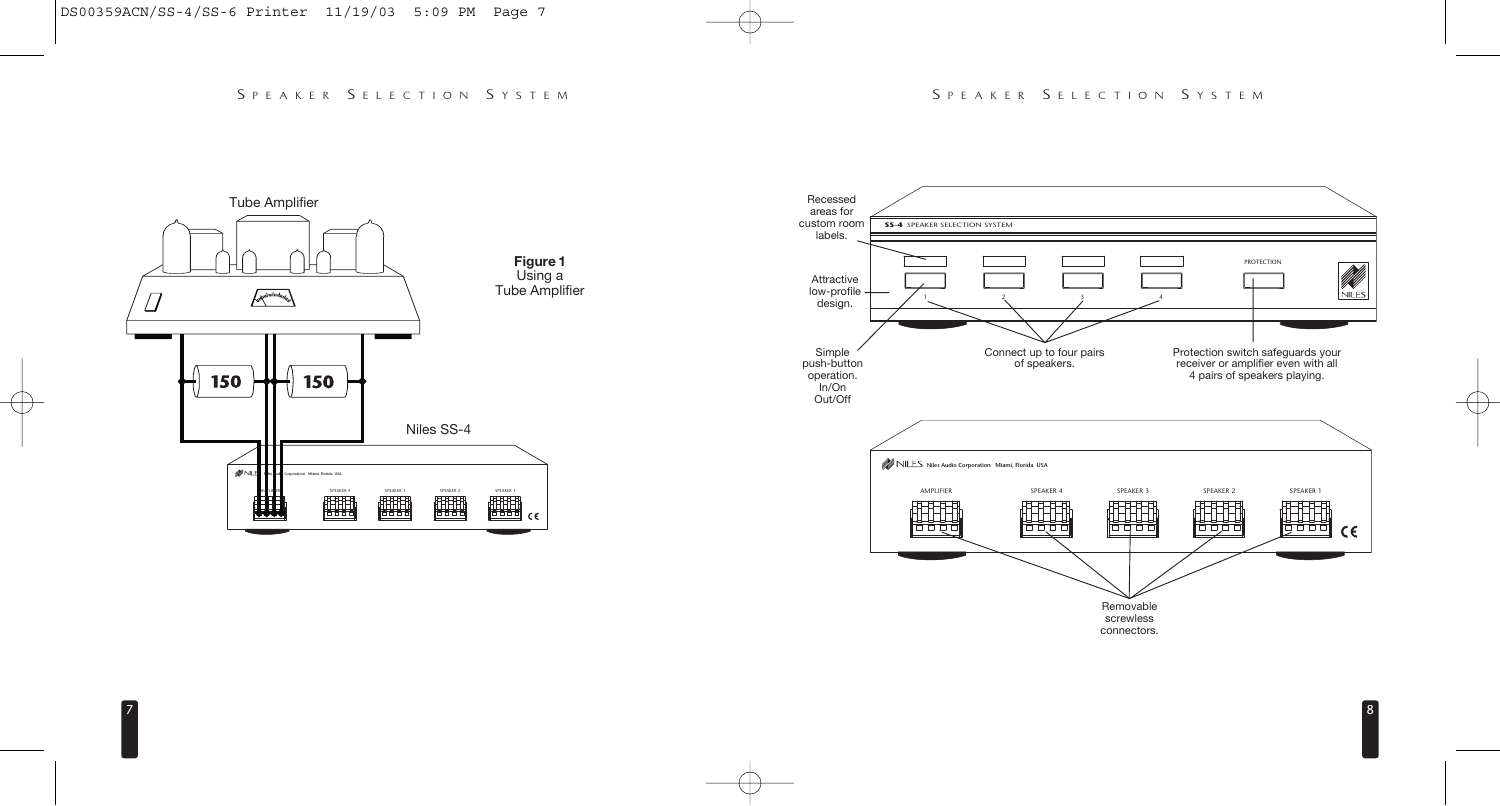#### **Operation**

9

There are two ways to use the SS-4/SS-6. You may play one pair of speakers at a time, or play multiple pairs simultaneously.

If you intend to play more than one pair of speakers at the same time, you will need to become familiar with the operation of the SS-4/SS-6's Protection button.



#### **Installation**

- 1. Select a convenient mounting location for the SS-4/SS-6.
- 2. Run all the necessary wiring to the SS-4/SS-6. Label the wires for future reference. See (Figure 2).
- 3. Locate the connector plugs (and remove them if they are plugged in). See (Figure 2).
- 4. Strip 1/4" of insulation from the end of each wire. Tightly twist the end of each wire until no frayed ends remain.
- 5. Use a small flathead screwdriver or your thumbnail to raise the locking tabs, exposing the holes on the removable connector plug.
- 6. Insert each wire into the appropriate hole on the removable connector plug, and snap the locking tab down.

#### **NOTE: To help you avoid improper installation, the connector plug is keyed.**

7. Insert the smooth side of the connector plug into the smooth side of the socket. Don't force the scalloped side of the connector plug into the smooth side of the socket. See (Figure 3).

The inputs of the SS-4/SS-6 are the connector terminals labeled "AMPLIFIER". The outputs are the connector terminals labeled "SPEAKERS". Be sure not to reverse these connections or the SS-4/SS-6 will not function properly.

8. Locate the pre-printed Room Labels. Affix the appropriate label to the recessed area over each on/off selector button.

6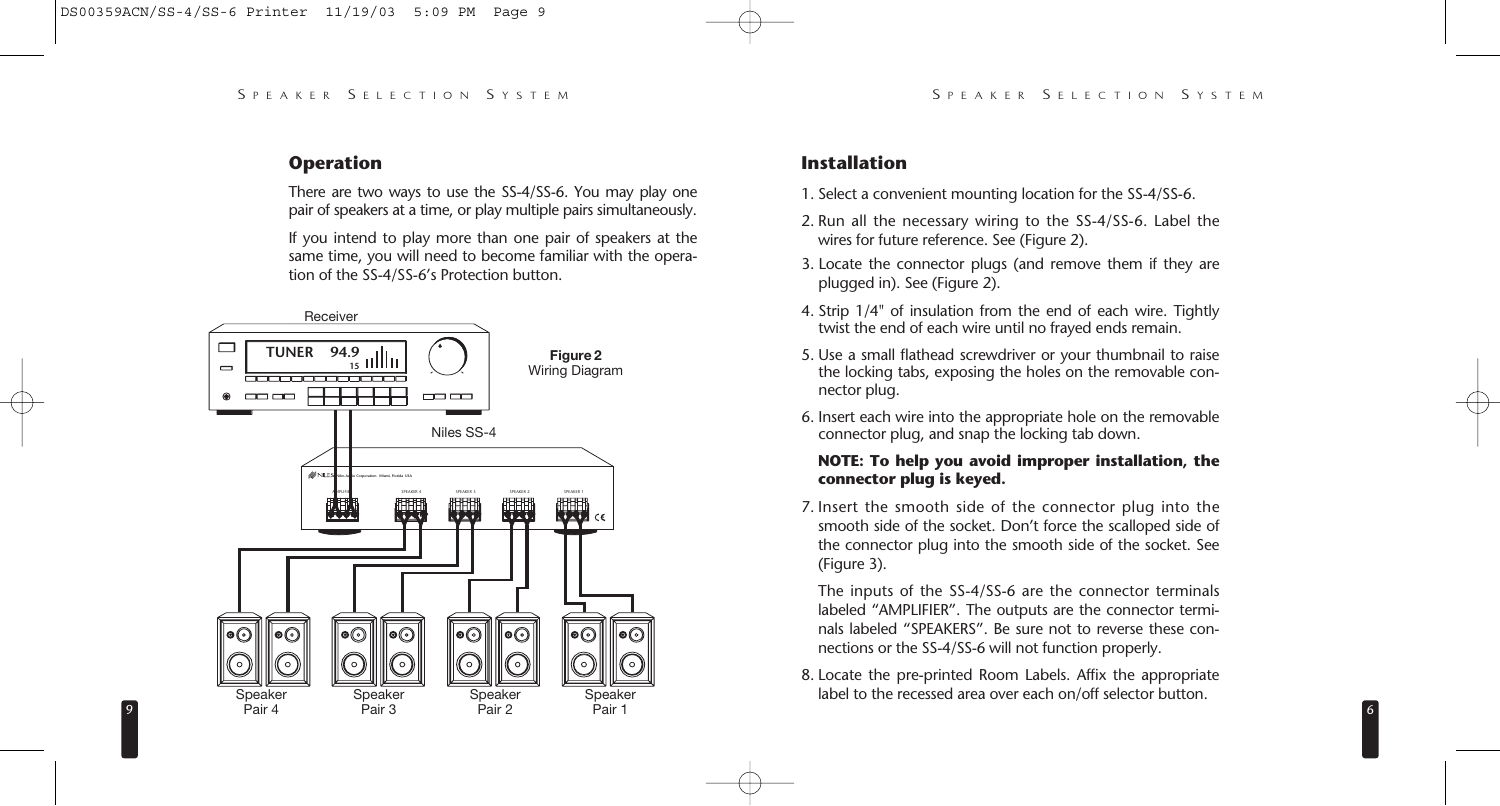4. Slowly turn up the amplifier or receiver volume and set it to a comfortable (not maximum) listening level. Be careful not to overdrive or "clip" your amplifier. If the sound becomes muddy or distorted, you have reached the limit of your amplifier's volume capability and should quickly reduce the volume to avoid damaging your speakers.

5. To turn off the speaker pair, simply press the corresponding on/off button on the SS-4/SS-6.

The actual impedance load the SS-4/SS-6 presents to your receiver or amplifier will vary, depending on how many speaker pairs are playing and the impedance rating of each speaker. If you have four pairs of 8-ohm speakers playing, the SS-4/SS-6 will present a 4.5 ohm impedance load to your receiver/amplifier. With four pairs of 4-ohm speakers playing, the load drops to slightly under 4 ohms.

**TOOLS REQUIRED • Wire Stripper**

4

If you intend to use the SS-4/SS-6 with more than 2 pairs of 4-ohm speakers, it is recommended that you verify that the receiver or amplifier is capable of driving a 4-ohm load. Consult your Niles dealer, or receiver/amplifier manufacturer, if you are uncertain about the capabilities of the receiver/amplifier.

#### **Type of Speaker Wire**

For most applications, we recommend you use 16 or 18 gauge, stranded copper speaker wire for the SS-4/SS-6 connections. For wiring runs longer than 80 feet, 14 gauge wire is recommended. Using speaker wire larger than 14 gauge for the SS-4/SS-6 connections is not recommended—the wire may not fit into the connectors. Never use solidcore, aluminum, or "Romex" type wire with the SS-4/SS-6. When running speaker wires inside walls, most states and municipalities in the U.S. specify that you must use a special type of speaker wire. Usually, the requirement is that the wire has a specific "CL" fire rating, such as "CL-2" or "CL-3". Consult your Niles dealer, building contractor, or local building and inspection department if unsure about which type of wire is best for your application.

### **"TECH TIP"**

**If your amplifier or receiver has "A" and "B" speakerpair outputs, connect the SS-4/SS-6 to the "A" outputs. Do not connect anything to "B". This will prevent the amplifier or receiver from driving an unusually low impedance load.**

11